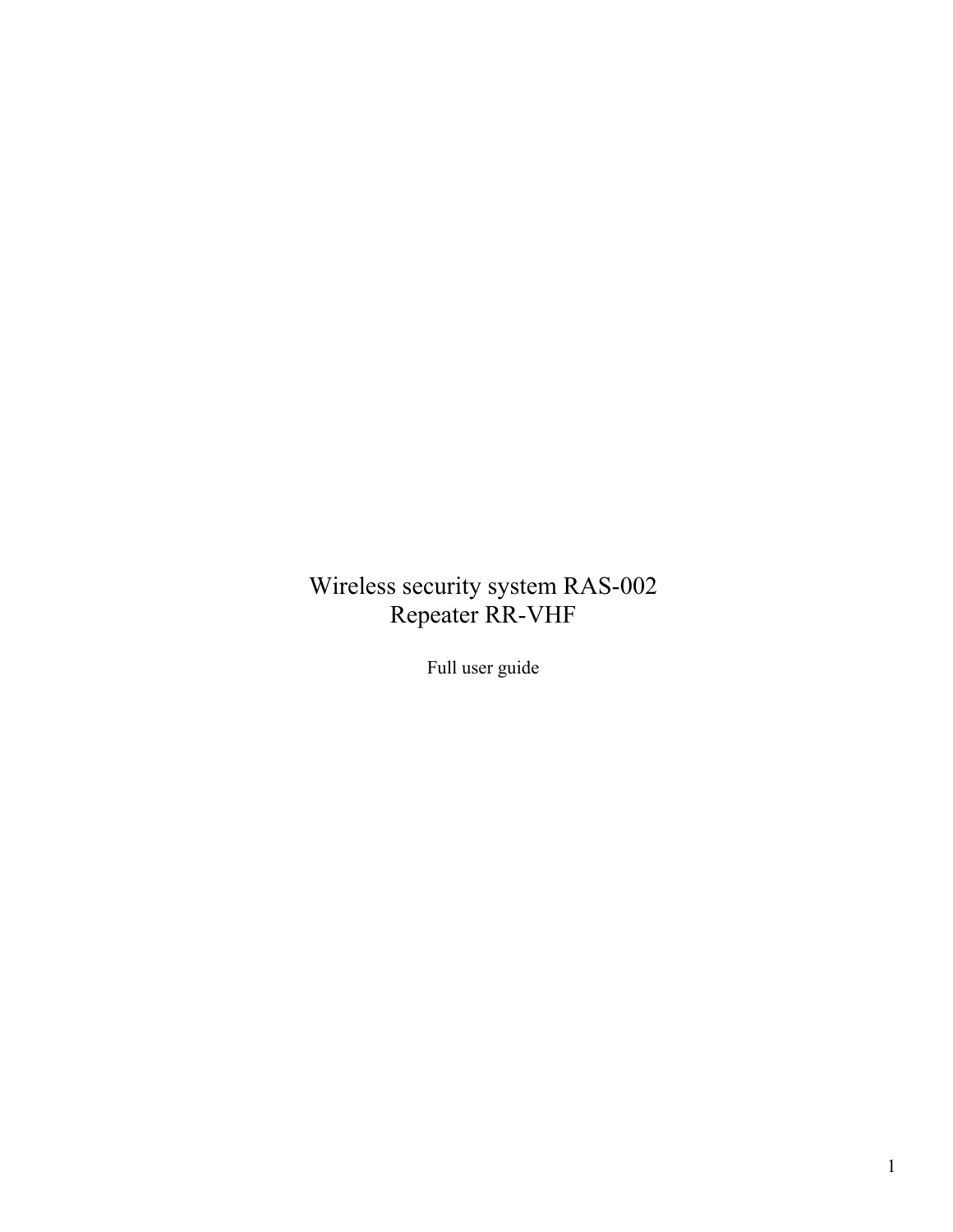#### Safety requirements

Before using RR-VHF repeater familiarize you and follow the safety regulations!

The RR-VHF repeater is a technical part of the communications of security system, operating in continuous mode. The power supply source for the repeater is the AC network. To avoid injuries (arising from the effect of heat or electricity voltage) as well as willing to ensure reliable and long-lasting performance of the repeater it is necessary to follow these safety regulations.

The repeater should be located only in uninhabited and isolated places of limited and complicated access.

Only trained personnel, being aware of the operation principles of such kind of devices, propagation of radio waves and safety requirements, may perform mounting of the repeater and constant maintenance.

Any other operators cannot come into contact or other way affect the operation of the equipment.

The power to the repeater is supplied from the AC network with the  $(50\pm 1)$  Hz frequency and 220V nominal voltage and from back-up battery of 12V/7Ah capacitance. Permissible range of alteration of alternating voltage is 10%. The current supplied from the network does not exceed 0,15 A.

Safety fuse eliminates details, which may be under high voltage. However, only built-in safety fuse is not trusted enough. It is reasonable to install additional high-speed security in both phase wire and neutral wire. All connections should be performed "below the screw".

Connecting the battery, changing the polarity of connective wires is impermissible. The battery used to replace an old one should be of the same type and conform to the requirements, indicated in the user guide.



Having opened the door of the repeater, the places under high voltage exist inside

The repeater has no special devices for disconnection from the AC network. It is disconnected only employing bipolar switches, installed in wiring system of the building. Dividing space of the contacts of disconnection device should be not less than 3mm and both poles are disconnected simultaneously. The repeater performs its functions being in a vertical state. The repeater is reliably fixed to the vertical

wall using not less than three screws. Power supply cable must be fixed reliably.



The repeater must be carefully grounded! Lightning protector must be fixed to the antenna connector!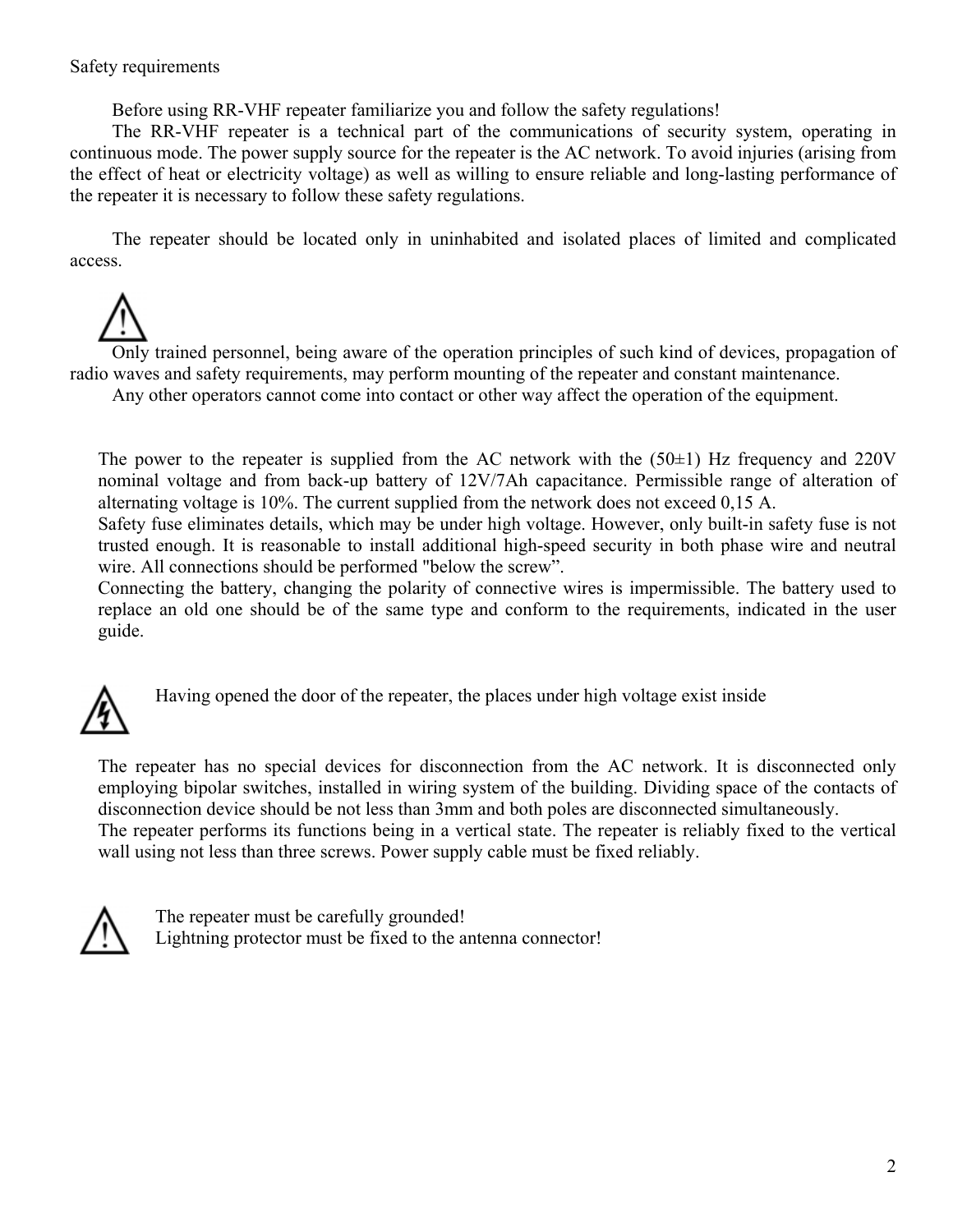# Contents:

| Annexes: |  |
|----------|--|
|          |  |
|          |  |
|          |  |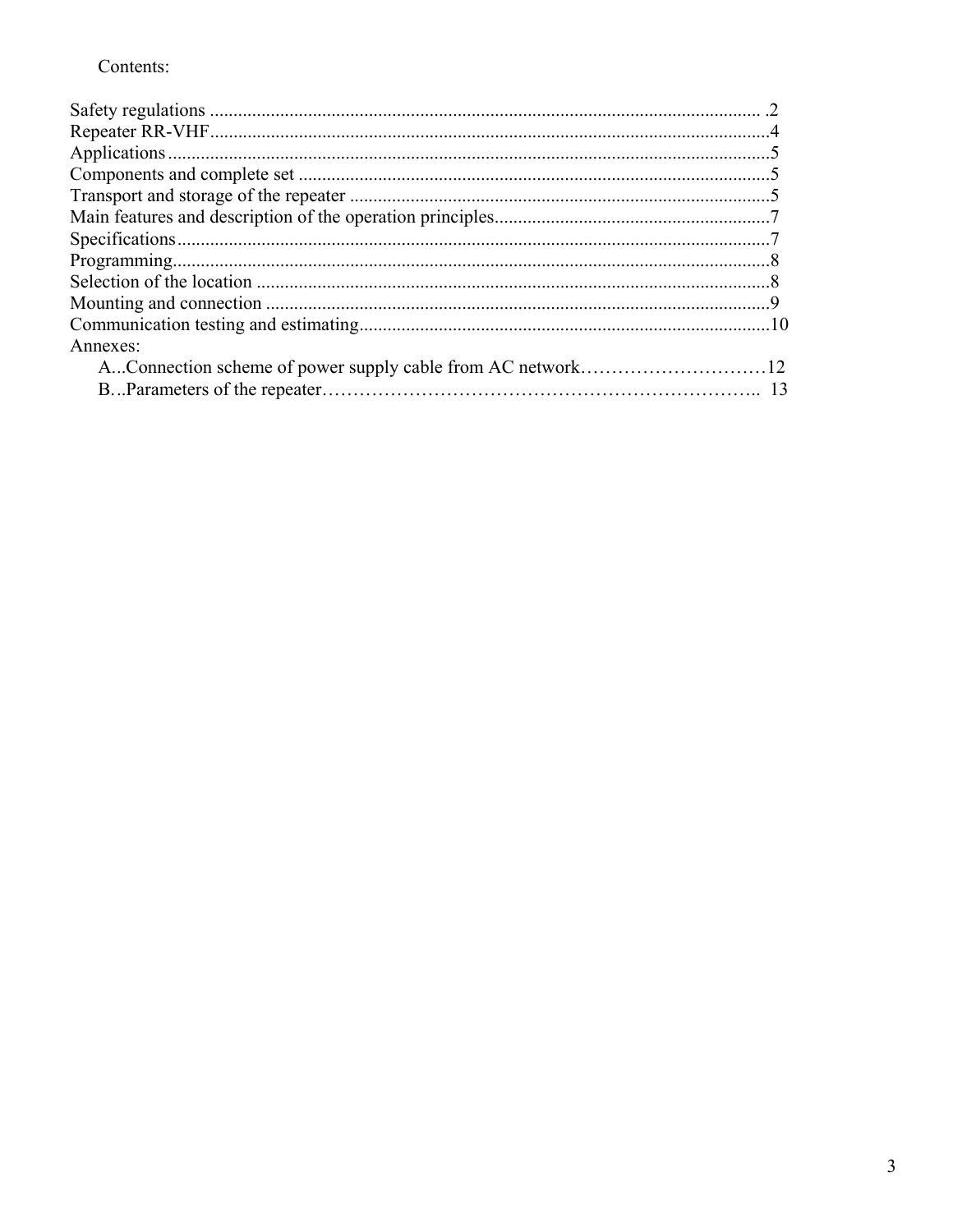#### Repeater RR-VHF

The repeater RR-VHF is a microprocessor device of wireless communication, designed to operate as a component of wireless security system RAS-002. The RR-VHF receives, recognizes and transfers encoded information about troubles of object security. Information is transferred via wireless communication channel. The repeater is used in order to expand the range of operation of wireless security system or to increase the reliability of the signal being received within appropriate territory.

The repeater RR-VHF operates in VHF frequency band. The central receivers RI-4010V, RI-5000 or another kind of the repeater receive messages from the RR-VHF. Communication with object being protected is ensured at a distance of  $5\div 7$  km, with another repeater or central receiver at the distance of  $10\div 30$ km, depending on layout of geographical objects, type of antennas and height of their mounting. Single-directional communication is applied.

RR-VHF is mounted in a metal housing together with all other wireless communication devices, power supply circuits and back-up battery. Sabotage buttons built inside the housing protect the equipment from unauthorized break-in and by necessity send instantaneous message about intervention. The repeater is located in closed uninhabited places with external antenna and power supply network having been connected.



Fig.No1. General view of the RR-VHF repeater

- 1. Antenna connector;
- 2. Antenna commutator;
- 3. Transmitter T7;
- 4. Connective cable;
- 5. Receiver IVHF
- 6. Power supply unit;
- 7. Transformer;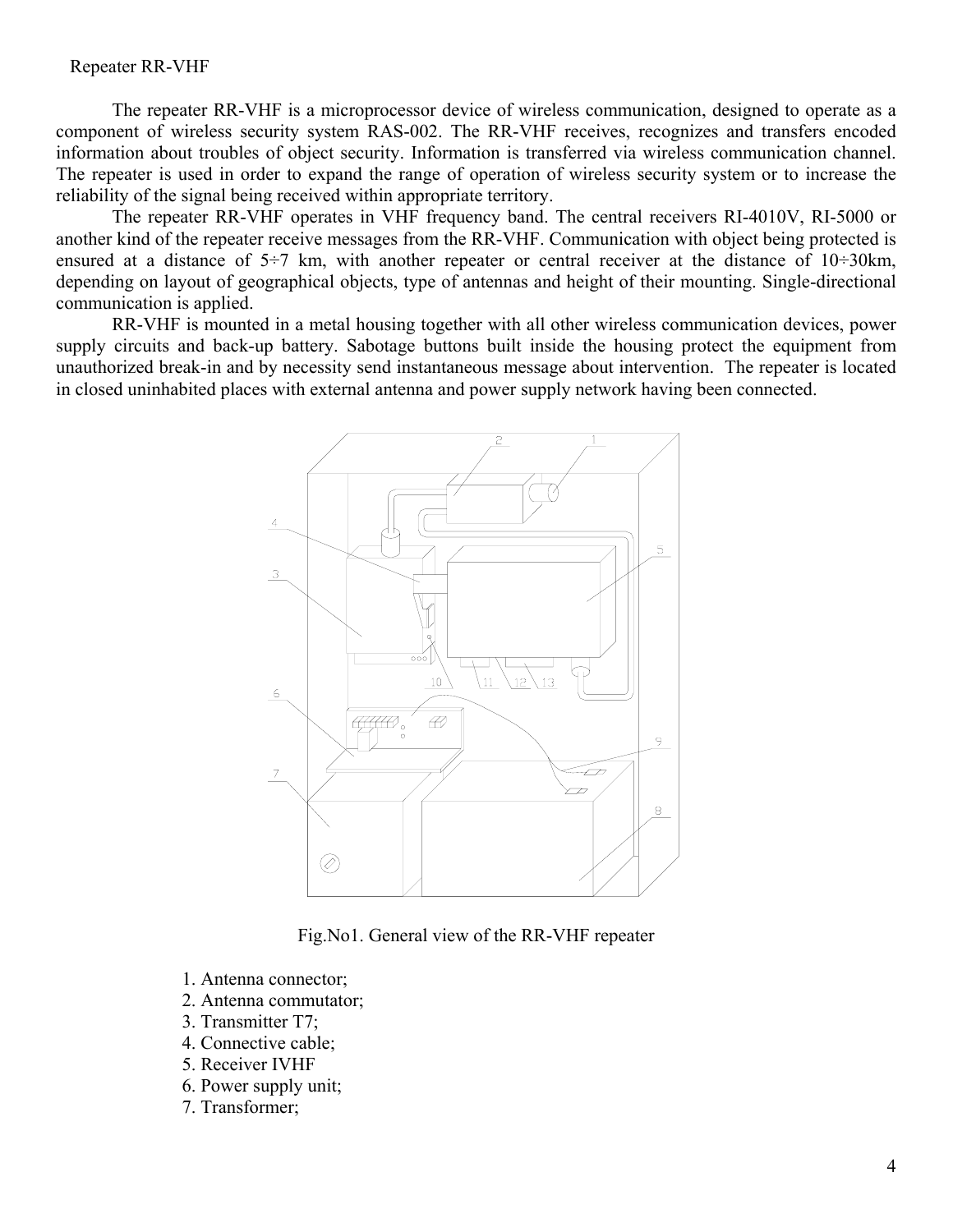- 8. Battery
- 9. Terminals for battery connection;
- 10. RESET button of transmitter;
- 11. RS232 connect of receiver;
- 12. RESET button of receiver;
- 13. Printer connection.

Functions, performed by each repeater and operation modes are set during the configuration of the repeater, considering the requirements of the user, specialty of the site and relief as well as algorithm for the functioning of the network being organized. Configurations are set by manufacturer or by its authorized person.

#### **Application**

 The RR-VHF repeater is applied for: -wireless communication in security systems; -alarm signal transmission to the centralized monitoring station; -remote control systems;

#### **Components**

The RR-VHF repeater consists of metal box, containing antenna commutator, of power supply unit and back-up battery as well as sabotage buttons, receiver and transmitter. To ensure communication, modules of wireless communication system RAS-002, i.e. IVHF receiver and SVHF transmitter, are used.

## **The complete set of the repeater**:

- Repeater RR-VHF- 1 unit.;
- Full user guide 1 exemplar;

#### **Transport and storage of the repeater**

The RR-VHF repeater should be transported by ground, using manufacturer's packing.

It should be stored being in a manufacturer's packing as well, protecting it from the direct climate influence. It is recommended to hold the device horizontally when transporting or storing. Its position in operation should be vertical. The device should be protected from mechanical injuries, vibration as well as from direct climate influence.

#### **Main features and description of the operation principles**

The repeater receives the message, recognizes it according to five different features, measures the level of message and determines whether retransmit it or not. If the received message should be retransmitted, the repeater, after checking free communication channel and transmission of this message from other repeaters, sends the signal. The serial number of the repeater and level of signal have been received, are added to the new message.

The receiver of the repeater receives encoded signal. Its microprocessor recognizes the received message, checks it in terms of the system regulations, measures the level of the received signal and generates the additional information of the message as well as transfers it to the transmitter. The receiver may be regularized for operation in a single or several message encoding systems: RAS-002, LARS, LARS1 and Milcol-D.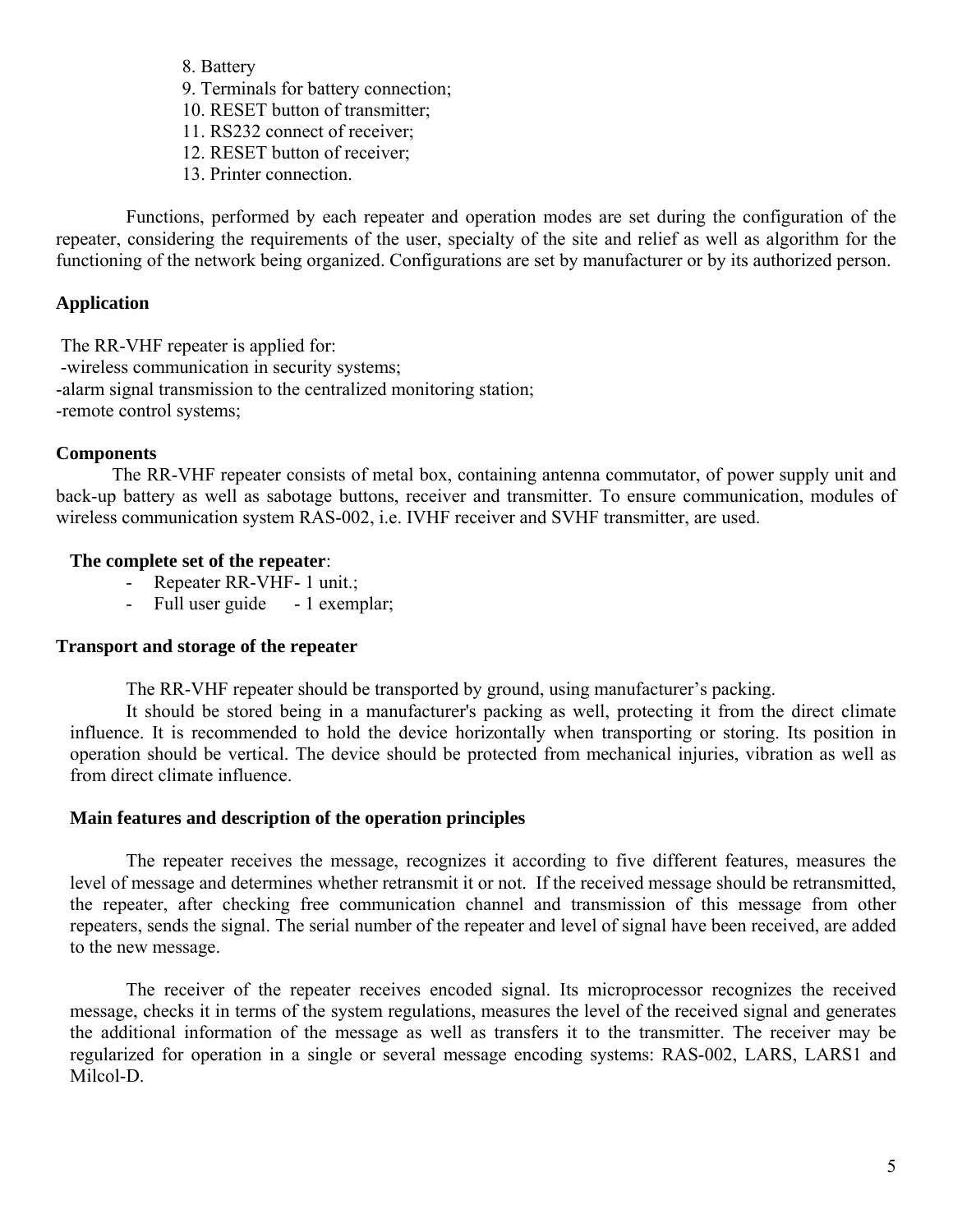The receiver of the repeater has memory to store 250 latest messages. The memory may be set by PC or printed. By necessity, PC or printer may be connected to the repeater constantly.

The transmitter of the repeater receives the information from the receiver via serial port and sends it further through the route of communication. The transfer is performed applying RAS-002 encoding, which ensures full transfer of the documents. Other encoding protocols do not ensure full transfer of the necessary information.





220 V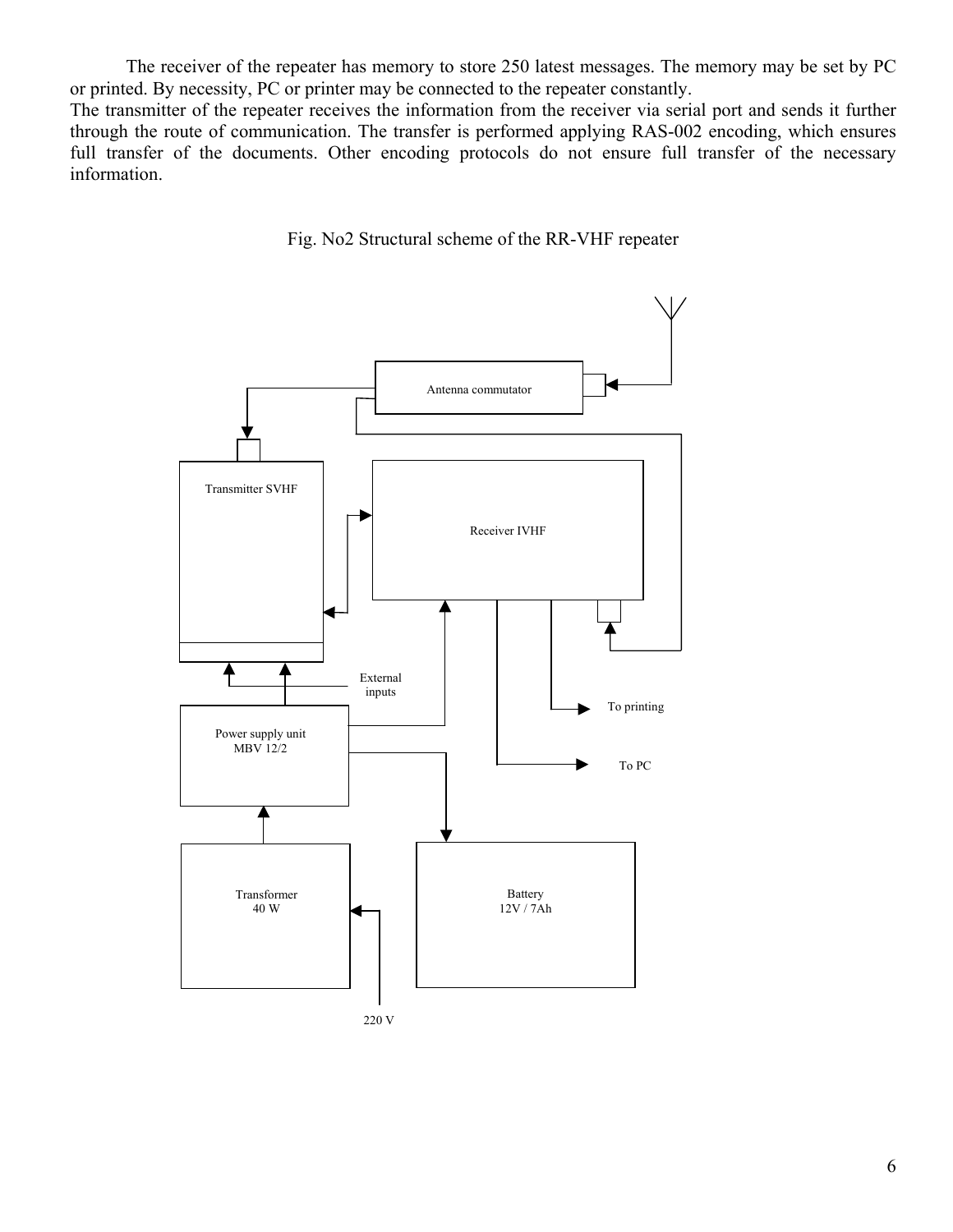Exploitation parameters and functions of the receiver are set during the configuration of the repeater. These parameters are set: encoding system, time of insensibility to the same message, retransmission mode and format of data output to PC or printer.

The transmitter has seven external inputs with resistance at the end of the line and controller of power supply voltage. They are constantly interrogated by the microprocessor as well as their state is determined. If changes of the state are detected, microprocessor generates and sends the message. Security circuits to protect the repeater are connected to the inputs of the transmitter. Having received the message via serial port from the receiver, the transmitter sends it without changing the contents of the message. When sending the message, the antenna is disconnected from the input of the receiver and connected to the output of the transmitter. Operating with two different antennas, operation mode without commutation of the antenna is possible.

Exploitation parameters and functions of the transmitter are set during the configuration of the repeater. Input alarm and restore codes, account number, periodicities of communication test are set as well as other parameters.

The Power supply unit ensures continuous power supply to the repeater either from the AC network or from the back-up battery, if the AC networks failure occurs. The power supply unit ensures suitable charging for the back-up battery and after it is fully charged automatically disconnects it from the charging circuit.

The repeater constantly controls the power supply voltages and if they are out of the range or if voltage loss occurs, the appropriate message is sent.

The repeater sends the message of communication channel test (i.e. "the repeater is capable") in appropriate periods of time.

Retransmission network may be organized thus that all repeaters would work in parallel, transferring information directly to the station, or in series, transferring information to each other. It is possible to combine both positions also. Each repeater has different broadcasting listen time that enable to avoid operation of several repeaters simultaneously.

## **Specifications**

- 1. Certificated basic modules of wireless communication i.e. SVHF transmitter and IVHF repeater are utilized in the RR-VHF repeater. Communication modules are fully compliant with the regulations of European Telecommunications standard ETS 300 113. Their specifications are indicated in user manuals.
- 2. Nominal carrier-frequency power of the transmitter, which is placed in the housing of RR-VHF repeater, is 5W, frequency range from 146 to 174 Hz and from 410. The frequency is set and maintained stable by phase frequency stabilization system. Operating frequency is set by manufacturer and do not changes during the exploitation. The transmitter's input resistance  $50\Omega$ .
- 3. The sensitivity of the receiver, which is placed in the housing of RR-VHF repeater, is not less than 0,35µV; operating frequency range from 146 to 174 Hz. Operating frequency is set by manufacturer and does not change during the exploitation. The receiver's input resistance  $50\Omega$ .
- 4. The repeater has seven external inputs with the resistance of  $2.2k\Omega$  at the end of the line, designed to switch the security equipment on. Two inputs are applied for the needs of the repeater and generate messages about changes of operating mode of the device. Internal controller of the transmitter power supply voltage generates message as power supply voltage drops to 11,5V or restores to 12,6V. Power supply unit has the terminal, connected with the input of the transmitter, which state indicates the power supply from the AC network. As the state of the terminal changes, appropriate message is sent.
- 5. The transmitter and the receiver of the RR-VHF repeater have ports, available for their parameter programming or for data interchange with other external devices.
- 6. The power to the repeater is supplied from the AC network with the frequency of  $(50\pm1)$  Hz and nominal 220V voltage and from back-up battery of 12V/7Ah capacitance. Permissible range of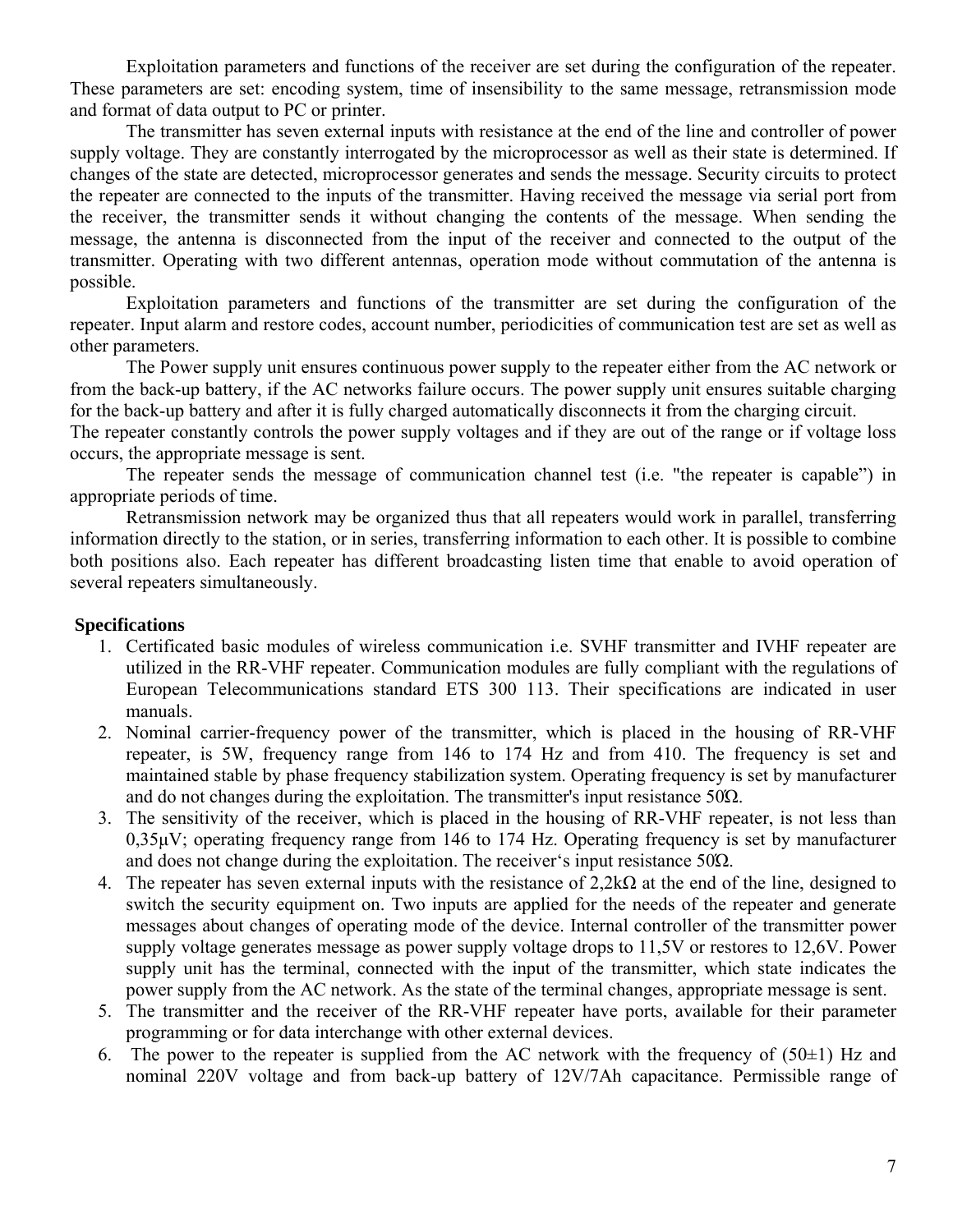alteration of alternating voltage is 10%. The current supplied from the network does not exceed 0, 15 A.

- 7. Operating hours of the repeater, which is supplied from the fully charged battery, do not exceed  $5\div 7$ hours. Average current used from the battery does not exceed 0,3A, in transmission mode increases to 1,5A.
- 8. The RR-VHF repeater operates and maintains indicated parameters at the temperature from -10°C to+55 $\degree$ C and relative whether humidity at +20 $\degree$ C to 90%.
- 9. Overall dimensions of the repeater do not exceed 410x310x90 mm
- 10. Mass does not exceed 5 kg.

#### **Programming of the repeater**

Windows program Hyper Terminal is used for programming the transmitter and the receiver. Operating mode, account and serial numbers, communication parameters, broadcasting listen time, message codes, periodicity of communication channels test, parameters of the receiver and format of information output are set by programming.

Manufacturer or his authorized person, according to programming instructions of separate nodes, performs the programming and configuration of the repeater, in accordance with algorithm of the network being organized. Parameters during exploitation will not be changed. Changing of the parameters is possible only after changing the algorithm of retransmission network activity or the location, where the repeater is mounted.

#### **Selection of the location of the repeater**

The site for mounting the repeater and its antenna is selected according to relief and extent of the region, necessary route of wireless communication and application of the repeater, considering inaccessibility to intruders.

Reliable communication is gained when transmission and reception antennas are in the zone of direct visibility. Ferro concrete constructions and metal obstacles should be avoided or decreased their number in the route of communication. Neighbouring repeaters, operating in urban conditions, is recommended, to locate at the distance of  $6 \div 15$  km from each other.

External antennas with circle directional diagram and amplification not less than 4dB are used for retransmission. It is recommended to use the antennas the amplification of these reaches 5÷7 dB. Coaxial cable, having wave resistance 50 $\Omega$  and possible lower attenuation in VHF frequency range is applied for interconnection the antenna with the repeater. The length of antenna cable is unlimited, however if it exceeds 10m, the cable with lower attenuation is used. In any case good high frequency contact and adjustment between the transmitter and the antenna should be ensured.

#### **Mounting and connection of the repeater**

The repeater should be mounted in a room (without heating as well) on vertical wall and fixed with no less than three screws.

The antenna is coupled with the repeater, the back-up battery is switched on and voltage from AC network is applied. Hermetic battery of 12V voltage and 7Ah capacitance, operating in continuous mode is applied (for example Power Sonic PS-1270, Alarm Supplies PB12-7).

Coaxial cable with low attenuation should be used for coupling the repeater and antenna. (Recommended RG213 cable).

The construction works is recommended to perform as follows: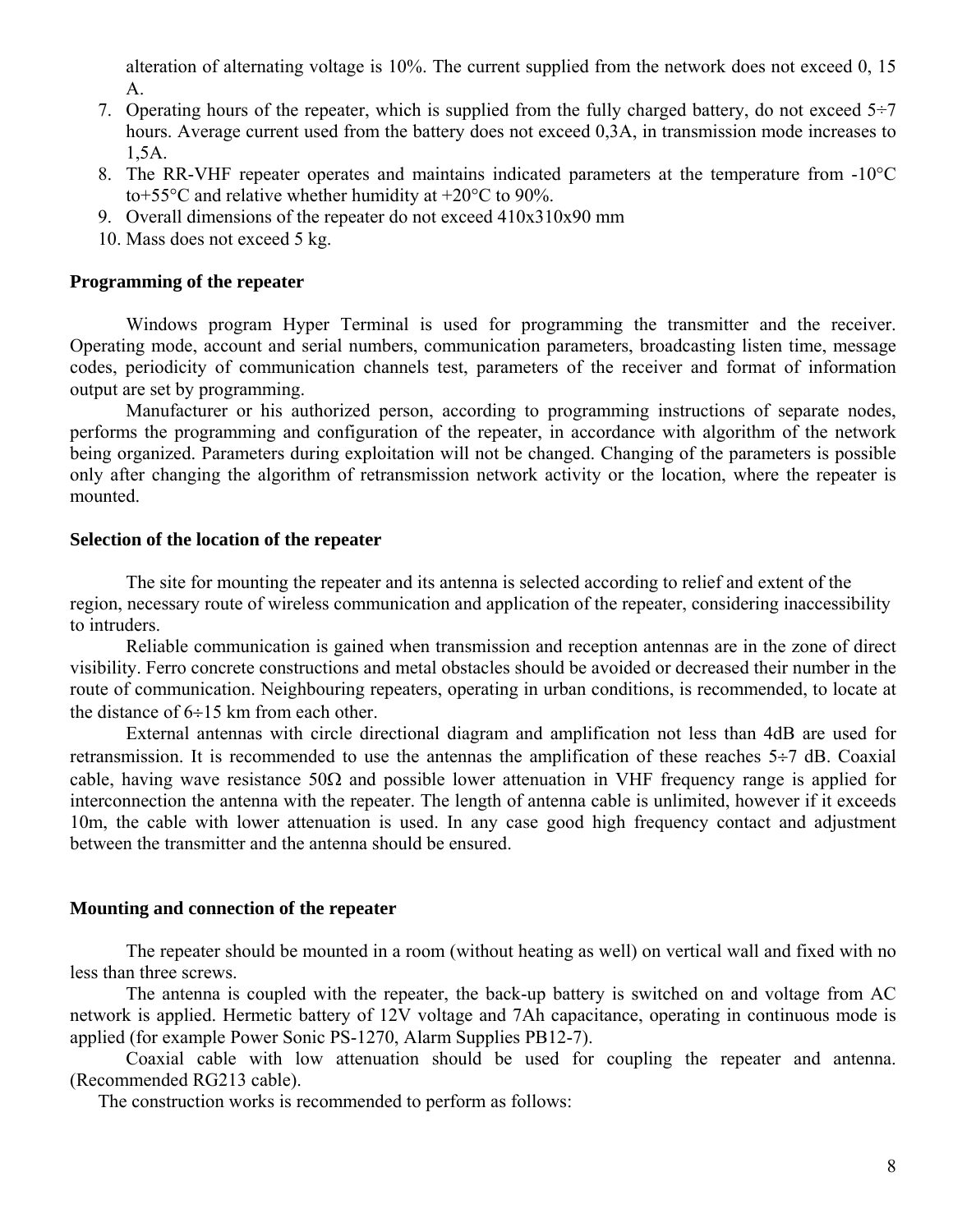- 1. Fix the repeater to the vertical wall. Four self-drilling screws, the dimensions of which are not less than 4mm in diameter and 35mm in length, are user for fixing the repeater. Plastic collets are embedded into the wall and upper self-drilling screws are partially drilled in. The repeater is hung on them, the cable of the AC network is connected and the antenna cable is passed through the mounting hole. The lower self-drilling screws are drilled in. The box of the repeater is reliably fixed by drilling all the screws to the end.
- 2. Put the mast, assemble the antenna, connect coaxial cable and check adjustment between the antenna and operating frequency. The adjustment should be checked with the cable as well as without it. In any case, the coefficient of standing wave should be no more than 1, 5.
- 3. If two antennas are used, one of which directional antenna, they must be mounted as shown in fig. No3, applying two coaxial connective cables.



Fig. No3 Mounting of two antennas of the repeater

- 4. Take out the inlet fuse of AC network. Connect wires of AC network as well as grounding to the contacts of alternating voltage. No restrictions for the length of the cable. Connective cable of AC network should have double isolation and wires not thinner than 0,75mm<sup>2</sup> of cross-section area. The cable should have security grounding wire of green and yellow colours. Grounding wire should be longer than that of power supply, as the wire strain occurs the grounding wire would strain endmost. Connection scheme is introduced in the annex A.
- 5. Connect another end of the power supply cable to the AC network, provided with additional highspeed security in both: neutral and phase wires. All connections should be performed "below the screw".
- 6. Check with voltmeter the voltage of AC network on the contact of alternating voltage, which should be at the range of 220V±10%. Phase wire should be connected to the contact, which is protected with the safety fuse.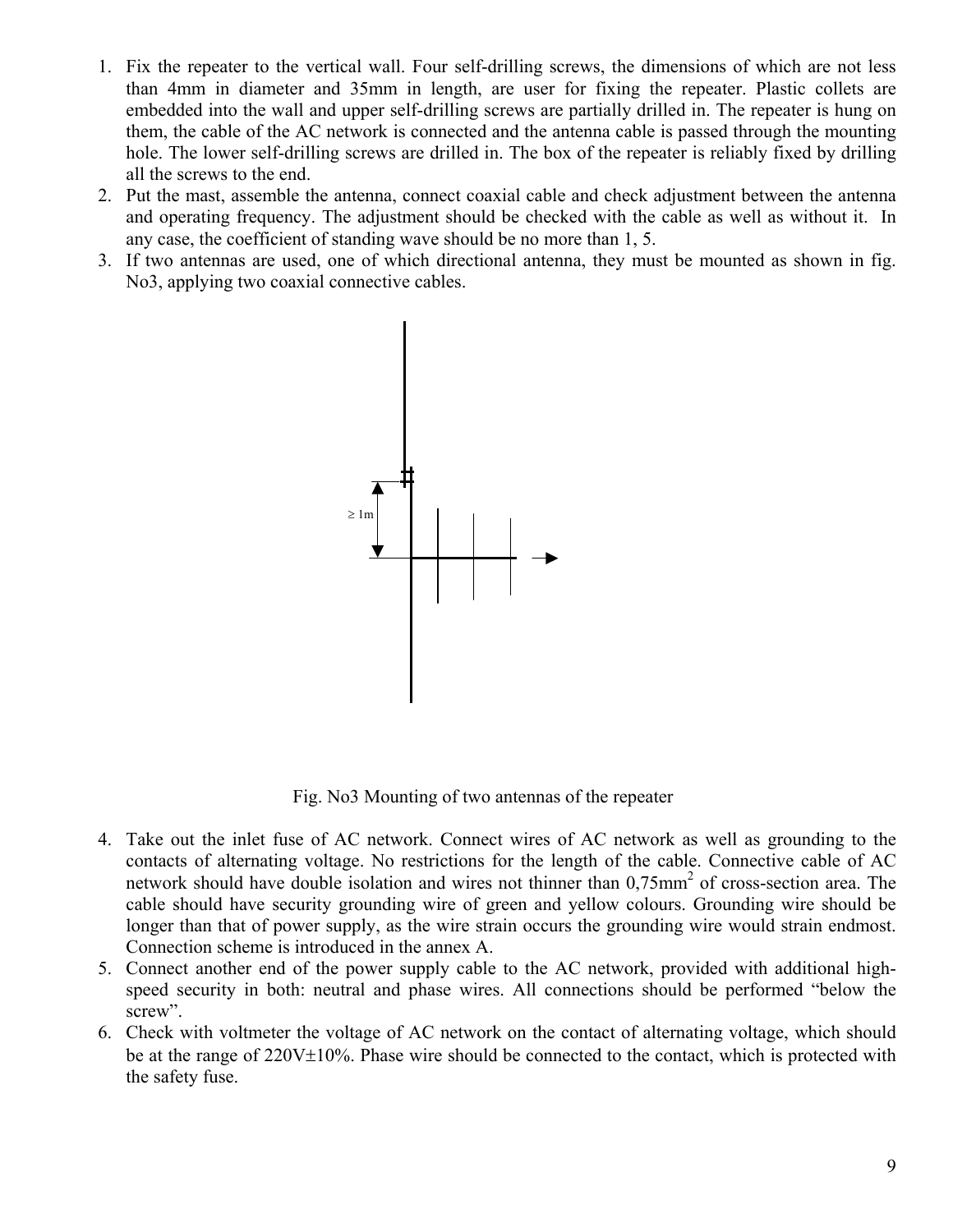- 7. Fix reliably the cable from the AC network. The cable is fixed to the wall with the help of special plastic clamps, situated not closely than 1m from each other. The first point where the cable is fixed should be not further than 5 cm from the housing of the repeater. The cable cannot rotate at the point of the frame of equipment and not to be strained. The cable should be fixed in such way, that points of connection would not be stained and cover of the cable protected from friction. It should be impossible to pull the cable into the device that its wires would be damaged. Additional isolation inlet collars, sticking out through the inlet hole at the length not less than 5 diameters of the cable, should be used.
- 8. Connect antenna cables, lightning protectors and check the reliability and accuracy of the connections.
- 9. Built fully charged battery into the housing of the repeater and connect red colour lead to "+" terminal and black colour lead to the "-"terminal. Connecting the battery, the polarity of connective wires must not be changed.
- 10. If power is supplied green and red LEDs of power supply voltage and power supply unit are on.
- 11. Press RESET button of the receiver and than RESET button of the transmitter.
- 12. Switch the power supply on and built-in the fuse of AC network. Green LED of power supply unit turns on.

When the connection is performed (or after pressing the RESET buttons or switching power supply from the back-up battery) the state of transmitter inputs is scanned**,** messages are sent, red LED, indicating the transmission mode is on. If the transmitter's memory contains unsent messages, yellow LED, indicating the transmitter's memory remains lit and transmissions are repeated.

The receiver receives each message, sent by the transmitter. The message is checked and changed in accordance with the algorithm of the retransmission than via internal route it is transferred for the transmission. In  $1\div 2$  min all messages are sent and the repeater is ready for operating.

#### **Communication test and estimating**

When the repeater is mounted completely, its communication with the centralized monitoring station is tested; as well as real operating range is determined.

Communication with centralized monitoring station is tested as follows:

- 1. Activated appropriate inputs of the repeater check, is the message received in the centralized monitoring station.
- 2. Level of the signal being received is mounted together (central receiver RI-4010V and programs MONAS32, MONAS+ enable this). The number of messages being sent should not be less than 10.

The repeater is considering to be mounted suitably and communication is reliable if all messages being sent are received properly. The signal level of the repeater at the point of reception should not be less than fifth. A week after it is reasonable to test received communication signals, by statistical data processing. The operation zone of the repeater is set up by activating subscription transmitter, supplied from back-up battery, in various places of the territory, serviced by the repeater.

It is recommended to carry out works as follows:

- 1. The messages are sent when receding form the repeater in single direction each  $0, 5 \div 1$  km. The transmitter is held in a hand, the messages are sent by pressing RESET button or by activating appropriate inputs.
- 2. Centralized monitoring station checks is the message received. Signal level, received by the repeater, is measured together. As the level of the received signal drops to one or reaching the limits of the territory, the direct distance is measured (according to the map or indications of vehicle counter).
- 3. Moving around at the distance nearly equal to that indicated in the 3rd clause and sending the messages, the level received by the repeater is measured.

The repeater is considering to be equipped suitably, communication reliable and operating range sufficient, if the messages sent from the distance of  $5\div 7$  km at not lower than the first level are received properly.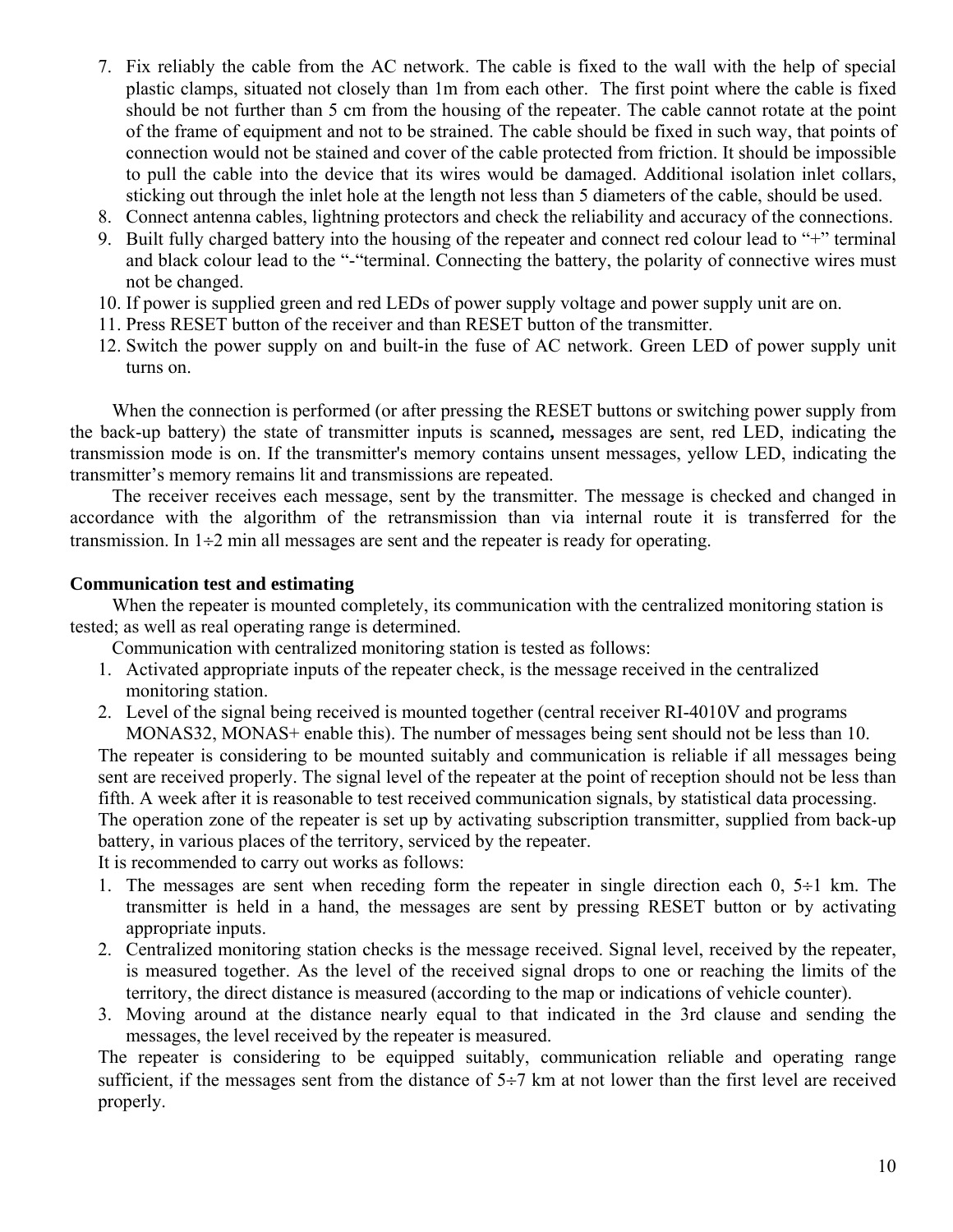# Annex A Connection of power supply cable from AC network



Notes:

- 1. Connection leads of AC network must have double isolation and be not thinner than 0,75 mm<sup>2</sup> of cross-section area. Grounding wire must be longer than that of power supply, as the wire strain occurs the grounding wire would strain endmost.
- 2. AC network cable should be reliably fixed applying special plastic clamps. The first point where the cable is fixed should be no further than 5cm from the housing of the repeater.
- 3. AC network cable should be fixed immovably, because it can be damaged from the friction.
- 4. Voltage of AC network is turned on only than the cable and the repeater are reliably fixed and grounding wire is connected. After checking proper connection of the wires (phase and neutral) power from the battery may be supplied.